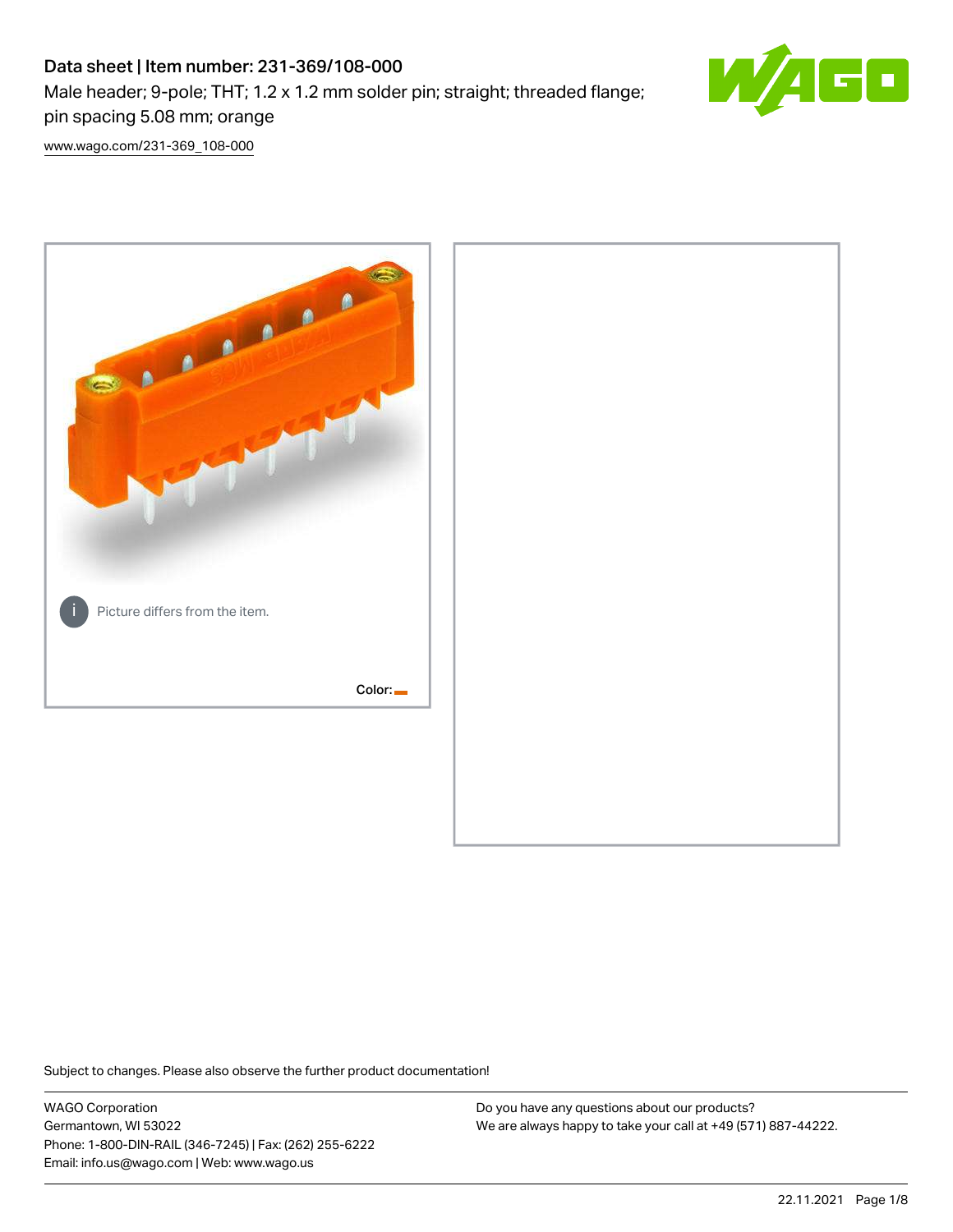

#### Dimensions in mm

 $L_1$  = (pole no. x pin spacing) + 5.4 mm

 $L_2$  = (pole no. x pin spacing) + 10 mm

### Item description

- Horizontal or vertical PCB mounting via straight or angled solder pins
- $\blacksquare$ 1.2 x 1.2 mm solder pins allow nominal current up to 16 A, enhancing stability of shorter headers
- **With coding fingers**

Subject to changes. Please also observe the further product documentation!

WAGO Corporation Germantown, WI 53022 Phone: 1-800-DIN-RAIL (346-7245) | Fax: (262) 255-6222 Email: info.us@wago.com | Web: www.wago.us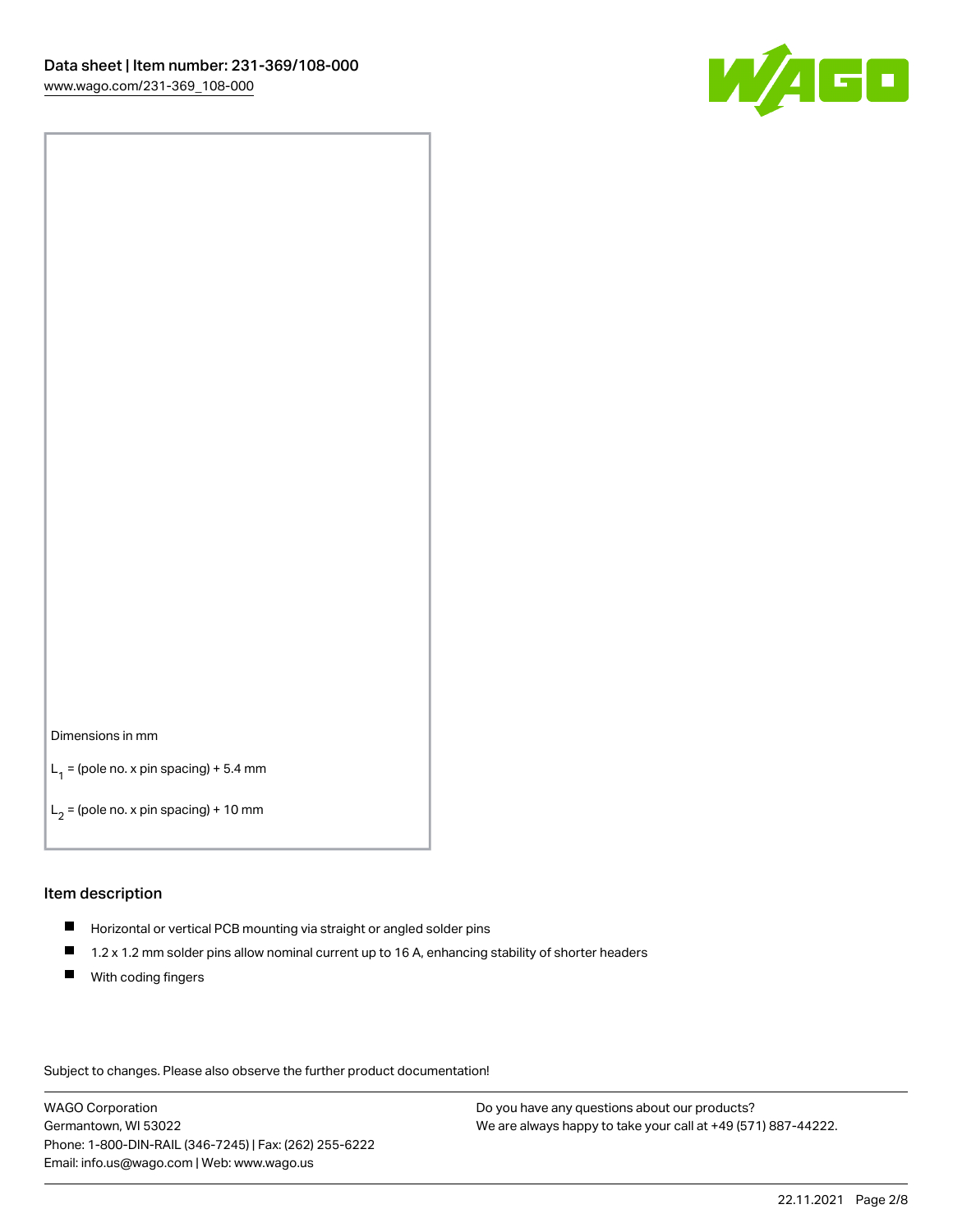

## Data Notes

| Safety information 1 | The <i>MCS – MULTI CONNECTION SYSTEM</i> includes connectors<br>without breaking capacity in accordance with DIN EN 61984. When<br>used as intended, these connectors must not be connected<br>/disconnected when live or under load. The circuit design should<br>ensure header pins, which can be touched, are not live when<br>unmated. |
|----------------------|--------------------------------------------------------------------------------------------------------------------------------------------------------------------------------------------------------------------------------------------------------------------------------------------------------------------------------------------|
| Variants:            | Other pole numbers<br>3.8 mm pin projection for male headers with straight solder pins<br>Gold-plated or partially gold-plated contact surfaces<br>Other versions (or variants) can be requested from WAGO Sales or<br>configured at https://configurator.wago.com/                                                                        |

## Electrical data

# IEC Approvals

| Ratings per                 | IEC/EN 60664-1                                            |
|-----------------------------|-----------------------------------------------------------|
| Rated voltage (III / 3)     | 250 V                                                     |
| Rated surge voltage (III/3) | 4 <sub>kV</sub>                                           |
| Rated voltage (III/2)       | 320 V                                                     |
| Rated surge voltage (III/2) | 4 <sub>kV</sub>                                           |
| Nominal voltage (II/2)      | 630 V                                                     |
| Rated surge voltage (II/2)  | 4 <sub>k</sub> V                                          |
| Rated current               | 16A                                                       |
| Legend (ratings)            | (III / 2) ≙ Overvoltage category III / Pollution degree 2 |

## UL Approvals

| Approvals per                  | UL 1059 |
|--------------------------------|---------|
| Rated voltage UL (Use Group B) | 300 V   |
| Rated current UL (Use Group B) | 15 A    |
| Rated voltage UL (Use Group D) | 300 V   |
| Rated current UL (Use Group D) | 10 A    |

# Ratings per UL

| Rated voltage UL 1977 | 500 V |
|-----------------------|-------|
| Rated current UL 1977 |       |

Subject to changes. Please also observe the further product documentation!

| <b>WAGO Corporation</b>                                | Do you have any questions about our products?                 |
|--------------------------------------------------------|---------------------------------------------------------------|
| Germantown, WI 53022                                   | We are always happy to take your call at +49 (571) 887-44222. |
| Phone: 1-800-DIN-RAIL (346-7245)   Fax: (262) 255-6222 |                                                               |
| Email: info.us@wago.com   Web: www.wago.us             |                                                               |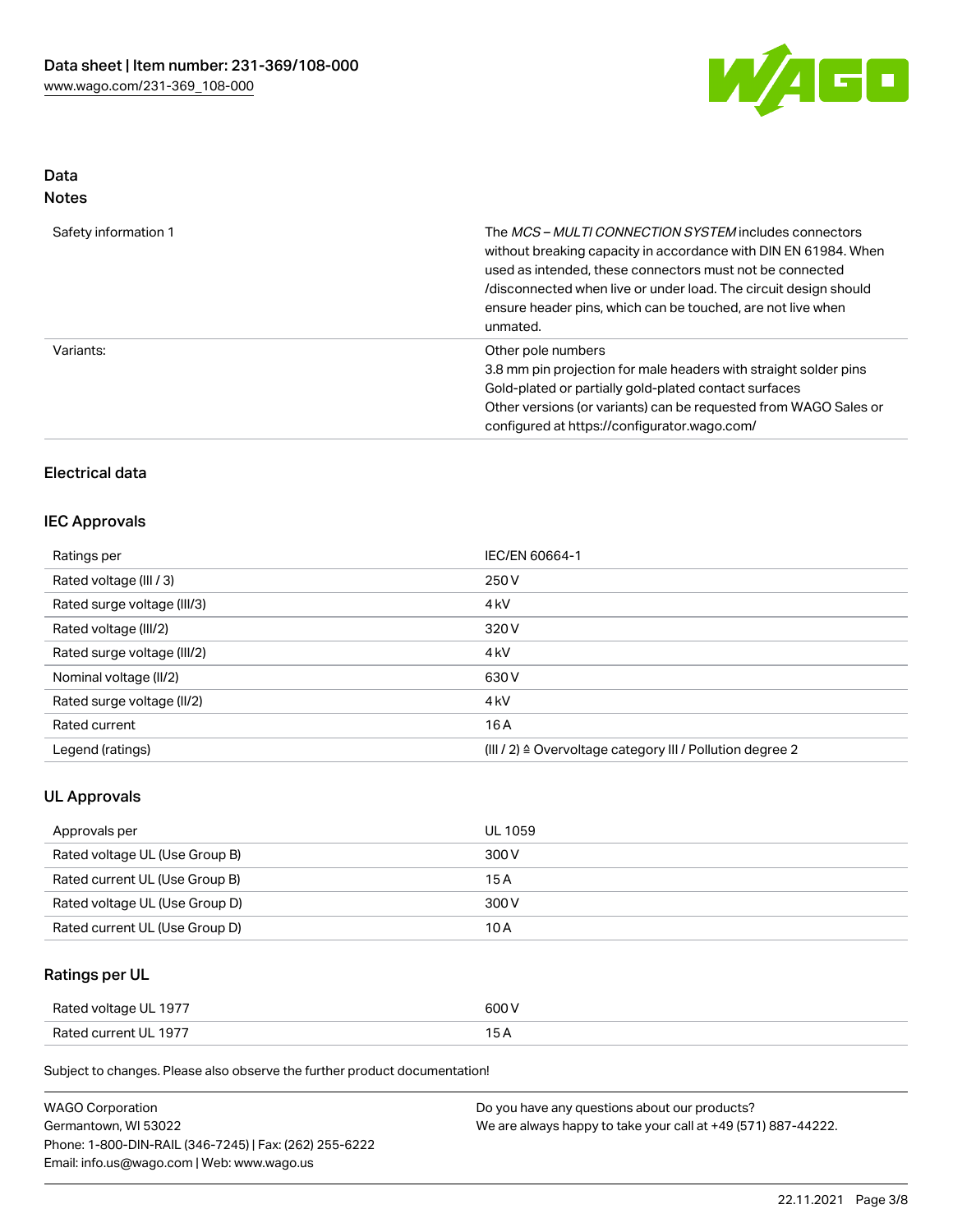

## CSA Approvals

| Approvals per                   | <b>CSA</b>            |
|---------------------------------|-----------------------|
| Rated voltage CSA (Use Group B) | 300 V                 |
| Rated current CSA (Use Group B) | 15A                   |
| Rated voltage CSA (Use Group D) | 300V                  |
| Rated current CSA (Use Group D) | 10A                   |
| <b>Connection data</b>          |                       |
| Total number of potentials      | 9                     |
| Number of connection types      | 1                     |
| Number of levels                | 1                     |
| <b>Connection 1</b>             |                       |
| Number of poles                 | 9                     |
| Physical data                   |                       |
| Pin spacing                     | 5.08 mm / 0.2 inch    |
| Width                           | 55.72 mm / 2.194 inch |
| Height                          | 17 mm / 0.669 inch    |
| Height from the surface         | 12 mm / 0.472 inch    |

| Height from the surface              | 12 mm / 0.472 inch         |
|--------------------------------------|----------------------------|
| Depth                                | 8.4 mm / 0.331 inch        |
| Solder pin length                    | $5 \,\mathrm{mm}$          |
| Solder pin dimensions                | $1.2 \times 1.2$ mm        |
| Drilled hole diameter with tolerance | $1.7$ <sup>(+0.1)</sup> mm |

# Plug-in connection

| Contact type (pluggable connector) | Male connector/plug |
|------------------------------------|---------------------|
| Connector (connection type)        | for PCB             |
| Mismating protection               | No                  |
| Mating direction to the PCB        | 90°                 |
| Locking of plug-in connection      | Threaded flange     |

# PCB contact

| <b>PCB Contact</b>     |                                          |
|------------------------|------------------------------------------|
| Solder pin arrangement | over the entire male connector (in-line) |

Subject to changes. Please also observe the further product documentation!

| <b>WAGO Corporation</b>                                | Do you have any questions about our products?                 |
|--------------------------------------------------------|---------------------------------------------------------------|
| Germantown. WI 53022                                   | We are always happy to take your call at +49 (571) 887-44222. |
| Phone: 1-800-DIN-RAIL (346-7245)   Fax: (262) 255-6222 |                                                               |
| Email: info.us@wago.com   Web: www.wago.us             |                                                               |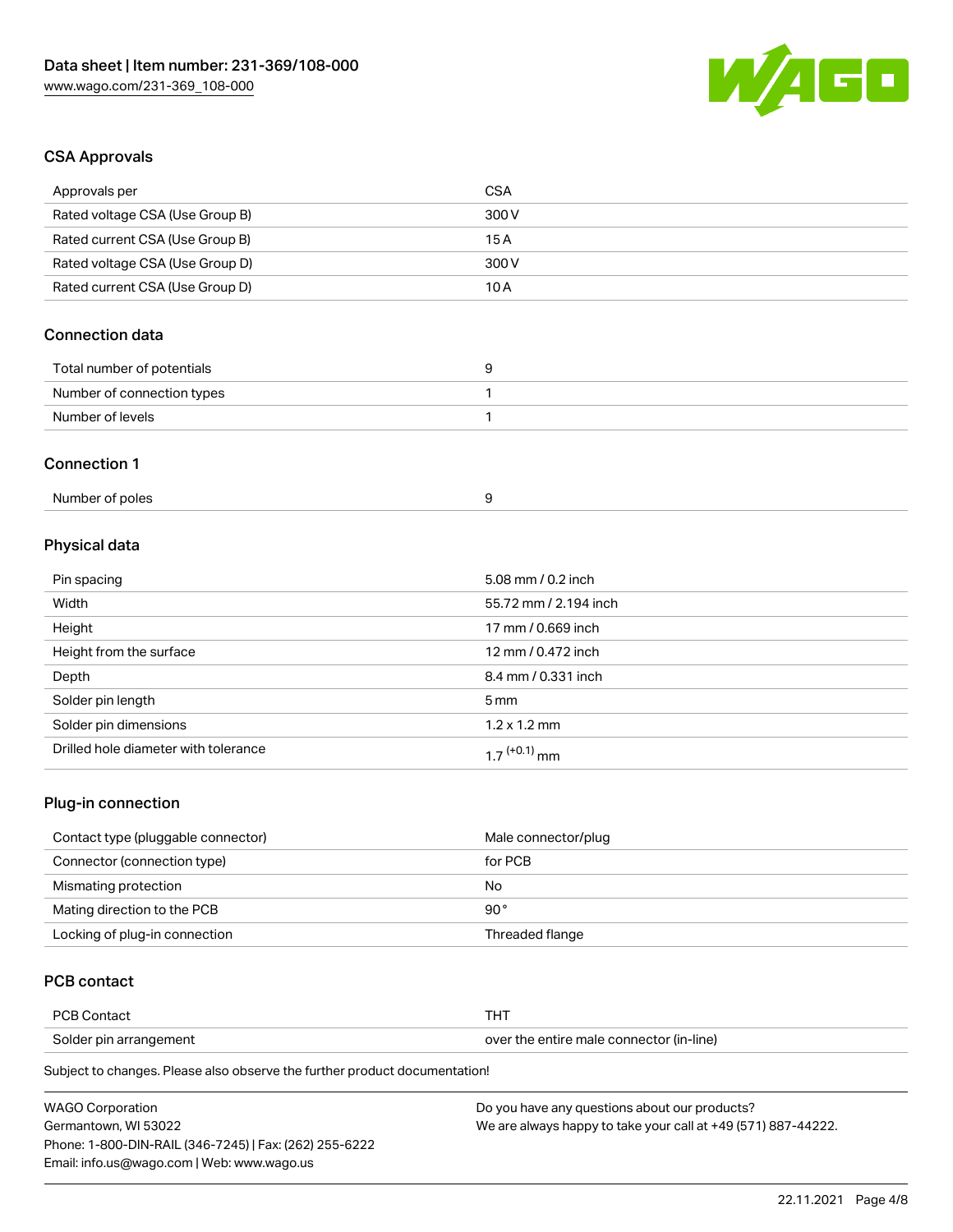

Number of solder pins per potential 1

#### Material data

| Color                       | orange                                 |
|-----------------------------|----------------------------------------|
| Material group              |                                        |
| Insulation material         | Polyamide (PA66)                       |
| Flammability class per UL94 | V <sub>0</sub>                         |
| Contact material            | Electrolytic copper (E <sub>Cu</sub> ) |
| Contact plating             | tin-plated                             |
| Fire load                   | $0.063$ MJ                             |
| Weight                      | 4.2 <sub>g</sub>                       |

## Environmental requirements

Limit temperature range  $-60...+100 °C$ 

### Commercial data

| Product Group         | 3 (Multi Conn. System) |
|-----------------------|------------------------|
| PU (SPU)              | 100 Stück              |
| Packaging type        | box                    |
| Country of origin     | <b>PL</b>              |
| <b>GTIN</b>           | 4045454845698          |
| Customs tariff number | 85366990990            |

## Approvals / Certificates

#### Country specific Approvals

| Logo                | Approval                                            | <b>Additional Approval Text</b> | Certificate<br>name |
|---------------------|-----------------------------------------------------|---------------------------------|---------------------|
|                     | <b>CB</b><br><b>DEKRA Certification B.V.</b>        | IEC 61984                       | NL-39756            |
|                     | <b>CSA</b><br>DEKRA Certification B.V.              | C <sub>22.2</sub>               | 1466354             |
| EMA<br><b>INEUR</b> | <b>KEMA/KEUR</b><br><b>DEKRA Certification B.V.</b> | EN 61984                        | 2190761.01          |

Subject to changes. Please also observe the further product documentation!

| <b>WAGO Corporation</b>                                | Do you have any questions about our products?                 |
|--------------------------------------------------------|---------------------------------------------------------------|
| Germantown, WI 53022                                   | We are always happy to take your call at +49 (571) 887-44222. |
| Phone: 1-800-DIN-RAIL (346-7245)   Fax: (262) 255-6222 |                                                               |
| Email: info.us@wago.com   Web: www.wago.us             |                                                               |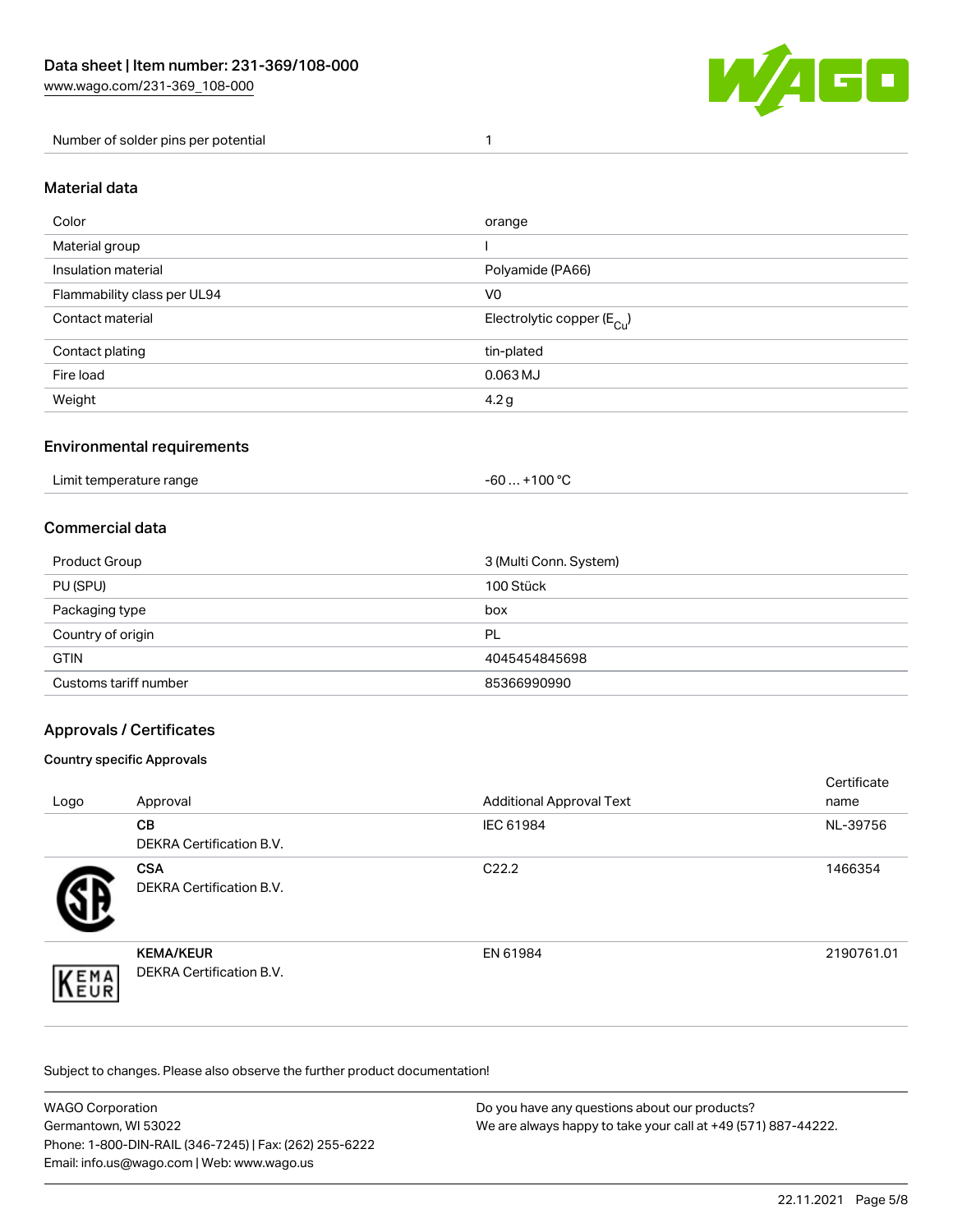

#### UL-Approvals

| Logo        | Approval                                    | <b>Additional Approval Text</b> | Certificate<br>name |
|-------------|---------------------------------------------|---------------------------------|---------------------|
| W           | <b>UR</b><br>Underwriters Laboratories Inc. | <b>UL 1059</b>                  | E45172              |
| Counterpart |                                             |                                 |                     |



Item no.231-309/107-000 1-conductor female connector; CAGE CLAMP®; 2.5 mm²; Pin spacing 5.08 mm; 9-pole; Screw flange; 2,50 mm²; orange [www.wago.com/231-309](https://www.wago.com/231-309/107-000) [/107-000](https://www.wago.com/231-309/107-000)

#### Optional accessories

| ır<br>H |  |
|---------|--|

| Coding |                                                           |                      |
|--------|-----------------------------------------------------------|----------------------|
|        | ltem no.: 231-129<br>Coding key; snap-on type; light gray | www.wago.com/231-129 |

# Downloads Documentation

Email: info.us@wago.com | Web: www.wago.us

| <b>Additional Information</b>                                                                                                                                          |                                                               |               |          |
|------------------------------------------------------------------------------------------------------------------------------------------------------------------------|---------------------------------------------------------------|---------------|----------|
| Technical explanations                                                                                                                                                 | 2019 Apr 3                                                    | pdf<br>2.0 MB | Download |
|                                                                                                                                                                        |                                                               |               |          |
| <b>CAD files</b>                                                                                                                                                       |                                                               |               |          |
| <b>CAD</b> data                                                                                                                                                        |                                                               |               |          |
| 2D/3D Models 231-369/108-000                                                                                                                                           |                                                               | URL           | Download |
| <b>PCB Design</b>                                                                                                                                                      |                                                               |               |          |
| Symbol and Footprint 231-369/108-000                                                                                                                                   |                                                               | <b>URL</b>    | Download |
| CAx data for your PCB design, consisting of "schematic symbols and PCB footprints",<br>allow easy integration of the WAGO component into your development environment. |                                                               |               |          |
| Supported formats:                                                                                                                                                     |                                                               |               |          |
| Subject to changes. Please also observe the further product documentation!                                                                                             |                                                               |               |          |
| <b>WAGO Corporation</b>                                                                                                                                                | Do you have any questions about our products?                 |               |          |
| Germantown, WI 53022                                                                                                                                                   | We are always happy to take your call at +49 (571) 887-44222. |               |          |
| Phone: 1-800-DIN-RAIL (346-7245)   Fax: (262) 255-6222                                                                                                                 |                                                               |               |          |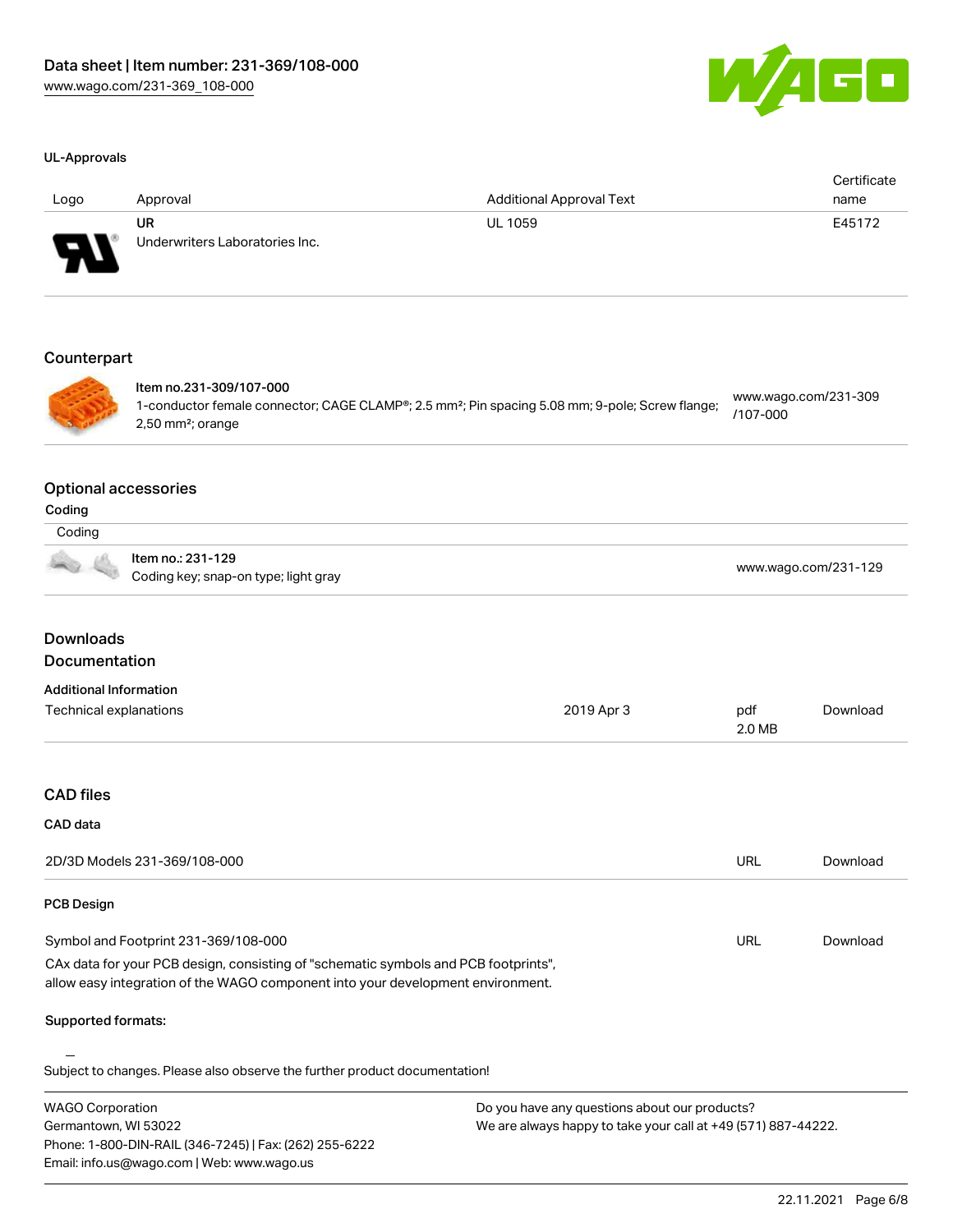- $\blacksquare$ Accel EDA 14 & 15
- $\blacksquare$ Altium 6 to current version
- $\blacksquare$ Cadence Allegro
- $\blacksquare$ **DesignSpark**
- П Eagle Libraries
- $\blacksquare$ KiCad
- $\blacksquare$ Mentor Graphics BoardStation
- $\blacksquare$ Mentor Graphics Design Architect
- $\blacksquare$ Mentor Graphics Design Expedition 99 and 2000
- $\blacksquare$ OrCAD 9.X PCB and Capture
- $\blacksquare$ PADS PowerPCB 3, 3.5, 4.X, and 5.X
- $\blacksquare$ PADS PowerPCB and PowerLogic 3.0
- $\blacksquare$ PCAD 2000, 2001, 2002, 2004, and 2006
- $\blacksquare$ Pulsonix 8.5 or newer
- $\blacksquare$ **STL**
- $\blacksquare$ 3D STEP
- $\blacksquare$ TARGET 3001!
- $\blacksquare$ View Logic ViewDraw
- $\blacksquare$ Quadcept
- $\blacksquare$ Zuken CadStar 3 and 4
- $\blacksquare$ Zuken CR-5000 and CR-8000

PCB Component Libraries (EDA), PCB CAD Library Ultra Librarian

| ZUKEN Portal 231-369/108-000 | <b>'JRL</b> | Download |
|------------------------------|-------------|----------|
|                              |             |          |

#### Environmental Product Compliance

#### Compliance Search

CAE data

| Environmental Product Compliance 231-369/108-000                                      | URL | Download |
|---------------------------------------------------------------------------------------|-----|----------|
| THT male header; 1.2 x 1.2 mm solder pin; straight; Threaded flange; Pin spacing 5.08 |     |          |
| mm; 9-pole; orange                                                                    |     |          |

#### Installation Notes

Subject to changes. Please also observe the further product documentation!

WAGO Corporation Germantown, WI 53022 Phone: 1-800-DIN-RAIL (346-7245) | Fax: (262) 255-6222 Email: info.us@wago.com | Web: www.wago.us